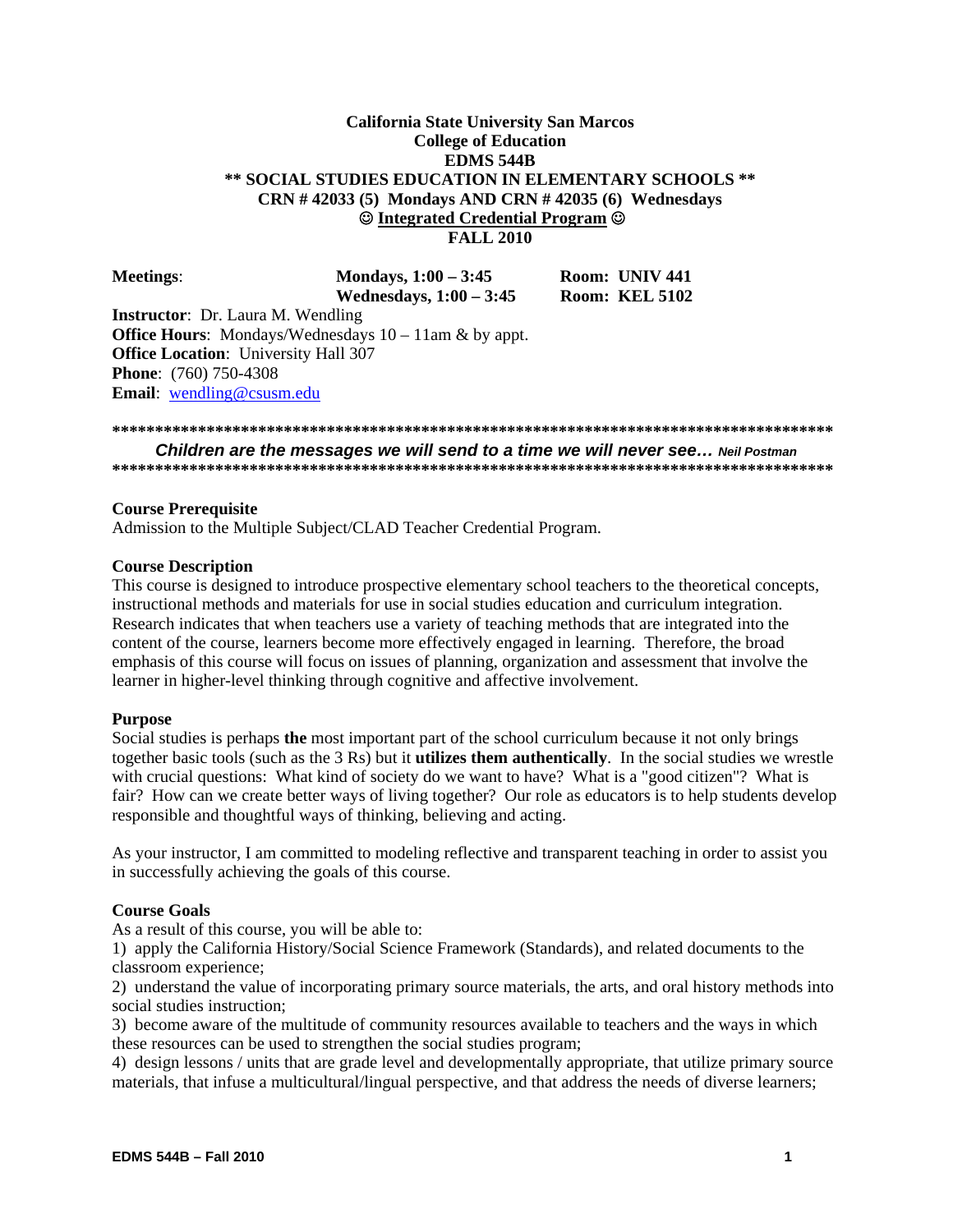5) design curricula that reflect a variety of instructional strategies and that develop children's higher-level thinking skills through active participation;

(6) more deeply appreciate the social sciences and history as a field of study.

### **Required Texts**:

CSDE. (2005). History-Social Science Framework (for California Public Schools K-12). Sacramento, CA. Access online at: http://www.cde.ca.gov/ci/cr/cf/documents/histsocsciframe.pdf

Turner, T. N. (2004). Essentials of Classroom Teaching: Elementary Social Studies. Boston: Allyn and Bacon. (T)

*Additional readings and handouts provided by the instructor will be required.* 

### **Professionalism – Dispositions:**

Because this course is part of an accredited program that leads to professional certification, students are expected to demonstrate behavior consistent with a professional career. Lack of professionalism in any of the following areas will alter the final grade:

1. Attend all class meetings. If you miss a class session, please notify the instructor in writing (email) as soon as possible. Absences do not change assignment due dates. See the Attendance Policy – page 7 for this course.

2. Arrive on time just as you would at a school site. Late arrivals to and early departures from class will result in a drop of the final grade.

3. Prepare carefully for class. Be ready to discuss readings and assignments thoughtfully. All voices are valued in our classroom community. Please be sure we get to hear your thoughts on the topics we cover. Each written assignment is expected to have a clear organizational presentation and be free of grammar, punctuation and spelling errors. **There will be a reduction in points for grammar, punctuation and spelling errors.** 

4. Complete assignments on time. Late assignments will receive a 20% reduction in points for each day late. Occasionally a student may be asked to revise an assignment. If so, the revised work must be submitted no later than one week after it was returned and may not be eligible for full credit. Absences do not change assignment due dates. If you are absent when an assignment is due, you may submit the work via email (except for SS in You!) so that it is not counted late. I will confirm receipt of emailed assignments.

5. Interact professionally and collaborate responsibly with your colleagues and professor. Teacher education is a professional preparation program and students will be expected to adhere to standards of dependability, academic honesty and writing achievement. In short, please do your part to promote a healthy, happy, productive social environment.

**Also, you are welcome to use a laptop computer in class. However, it is expected that you will use the technology for class related activity. Save checking emails or other personal use for time outside of class.**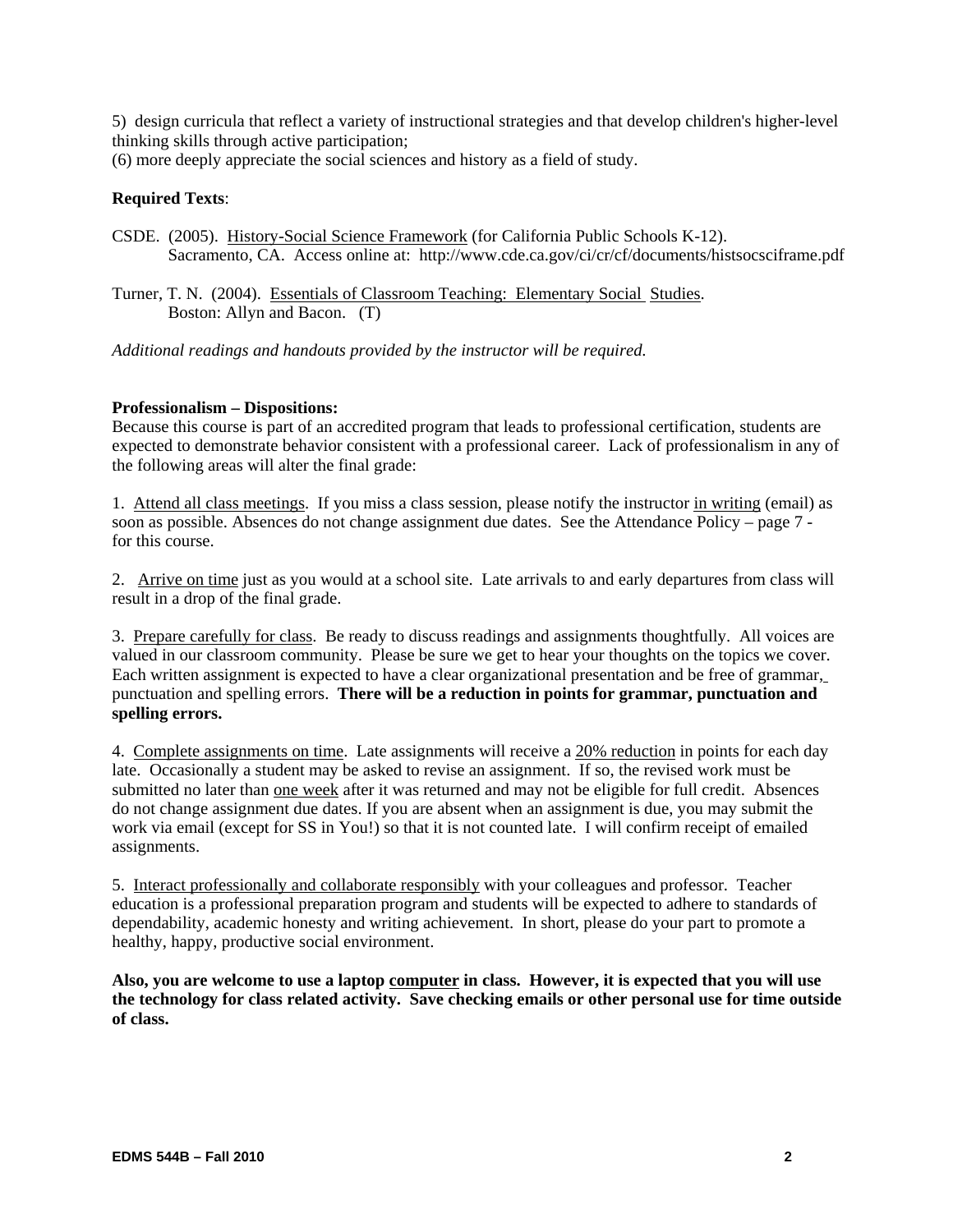# **PARTICIPATION, COLLABORATION AND PROFESSIONALISM**

Students will engage in active learning each class session, and will be expected

to actively participate, collaborate, and demonstrate professionalism at all times.

- Do you participate in class discussions productively, sharing your knowledge and understandings?
- Do you interact productively with your peers, taking on a variety of roles (leader, follower, etc.)?
- Do you contribute appropriately to group work—do you "do your share"?
- Are you able to accept others' opinions? Are you supportive of others' ideas?
- Do you support your peers during their presentations?

 $\mathsf{r}$ 

- Can you monitor and adjust your participation to allow for others' ideas to be heard?
- Do you show a positive attitude and disposition towards teaching all students?
- Do you exhibit professional behavior at all times and display a "can do" attitude?

| <b>Rubric for PCP: Participation, Collaboration and Professionalism</b> |                                                                                                                                                                                                                                                                                                                                                                            |                                                                                                                                                                                                                                                                                     |                                                                                                                                                                                                                                                                  |  |
|-------------------------------------------------------------------------|----------------------------------------------------------------------------------------------------------------------------------------------------------------------------------------------------------------------------------------------------------------------------------------------------------------------------------------------------------------------------|-------------------------------------------------------------------------------------------------------------------------------------------------------------------------------------------------------------------------------------------------------------------------------------|------------------------------------------------------------------------------------------------------------------------------------------------------------------------------------------------------------------------------------------------------------------|--|
|                                                                         | <b>Excellent</b>                                                                                                                                                                                                                                                                                                                                                           | Acceptable                                                                                                                                                                                                                                                                          | Unacceptable                                                                                                                                                                                                                                                     |  |
| Attitude                                                                | Always displays a positive<br>attitude. May offer<br>constructive criticism and<br>include alternatives that<br>show initiative.                                                                                                                                                                                                                                           | Displays a positive attitude.<br>May offer constructive<br>criticism and include<br>alternatives that show<br>initiative.                                                                                                                                                           | Seldom has a positive<br>attitude. Often is critical.<br>Does not offer alternative<br>solutions to criticism.                                                                                                                                                   |  |
| Participation                                                           | Attends every class, always<br>on time and well prepared,<br>and never leaves early.<br>Gives closest attention to<br>class activities and speakers.                                                                                                                                                                                                                       | Attends every class, on time<br>and prepared, and never<br>leaves early. Gives most<br>attention to class activities<br>and speakers.                                                                                                                                               | Is not always ready when<br>class time begins. Doesn't<br>give full attention in class;<br>sometimes talks when others<br>are speaking.                                                                                                                          |  |
| Professionalism                                                         | Consistently behaves, talks<br>and works in a professional<br>manner, regardless of<br>task/topic.                                                                                                                                                                                                                                                                         | Most of the time, behaves,<br>talks and works in a<br>professional manner,<br>regardless of task/topic.                                                                                                                                                                             | Seldom behaves, talks, and<br>works in a professional<br>manner, regardless of<br>task/topic.                                                                                                                                                                    |  |
| Collaboration                                                           | Consistently listens to,<br>shares with, and supports<br>the efforts of others. Tries<br>to keep people working well<br>together.                                                                                                                                                                                                                                          | Most of the time listens to,<br>shares with, and supports<br>the efforts of others, but<br>sometimes is not a good<br>team member.                                                                                                                                                  | Rarely listens to, shares<br>with, and supports the<br>efforts of others. Is not<br>always a good team player.                                                                                                                                                   |  |
| Contributions                                                           | Consistently provides useful<br>ideas; always stays focused<br>on the task. Exhibits a lot of<br>effort and valuable<br>contributions.                                                                                                                                                                                                                                     | Most of the time provides<br>useful ideas and stays<br>focused. A satisfactory<br>group member who does<br>what is required.                                                                                                                                                        | Rarely provides useful<br>ideas; not always focused.<br>Reluctant to participate.<br>Lets others take charge.                                                                                                                                                    |  |
| <b>Disposition toward</b><br>teaching                                   | Consistently demonstrates<br>concern in learning to teach<br>all children. Always<br>demonstrates strong<br>commitment toward<br>developing (a) an<br>understanding of children,<br>(b) teaching strategies, and<br>(c) knowledge of the CA<br>Standards for the Teaching<br>Profession (CSTP), Teacher<br>Performance Expectations<br>(TPE), and CA Content<br>Standards. | Most of the time<br>demonstrates concern in<br>learning to teach all<br>children. Often<br>demonstrates commitment<br>toward developing (a) an<br>understanding of children,<br>(b) teaching strategies, and<br>(c) knowledge of the<br>CSTP's, TPE's, and CA<br>Content Standards. | Rarely shows concern in<br>learning to teach all<br>children. Rarely<br>demonstrates commitment<br>toward developing (a) an<br>understanding of children,<br>(b) teaching strategies, and<br>(c) knowledge of the<br>CSTP's, TPE's, and CA<br>Content Standards. |  |
| <b>Leadership</b>                                                       | Shows strength through<br>leadership in class activities;<br>other students respect you as<br>a leader.                                                                                                                                                                                                                                                                    | Effectively participates and<br>contributes, but rarely shows<br>leadership qualities.                                                                                                                                                                                              | Does not show leadership in<br>any area of class.                                                                                                                                                                                                                |  |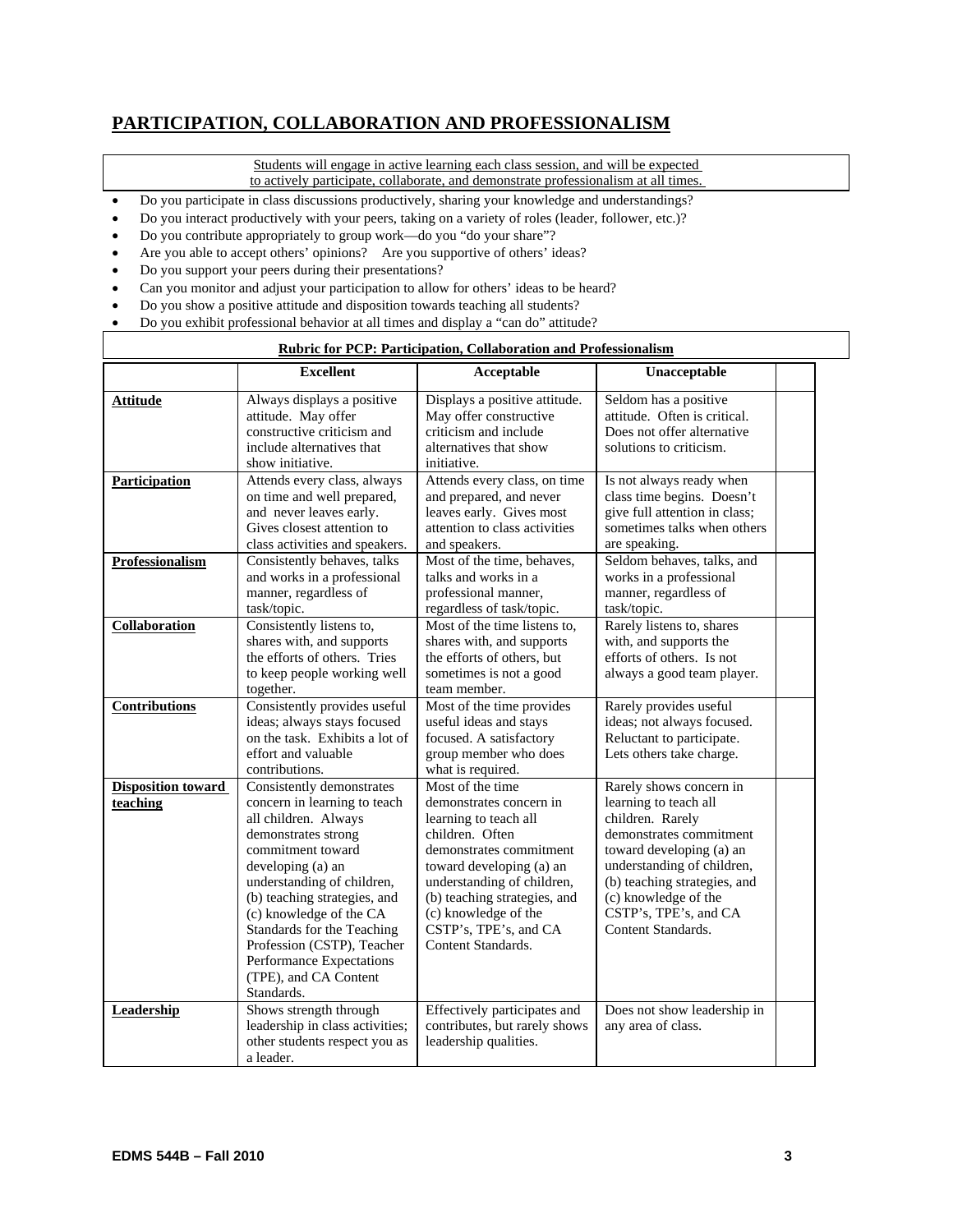### **STUDENT LEARNING OUTCOMES**

### Teacher Performance Expectation (TPE) Competencies

The course objectives, assignments, and assessments have been aligned with the CTC standards for the Multiple Subject Credential. This course is designed to help teachers seeking a California teaching credential to develop the skills, knowledge, and attitudes necessary to assist schools and district in implementing effective programs for all students. The successful candidate will be able to merge theory and practice in order to realize a comprehensive and extensive educational program for all students.

## **California Teacher Performance Assessment (CalTPA)**

Beginning July 1, 2008 all California credential candidates must successfully complete a state-approved system of teacher performance assessment (TPA), to be embedded in the credential program of preparation. At CSUSM this assessment system is called the CalTPA or the TPA for short.

To assist your successful completion of the TPA a series of informational seminars are offered over the course of the program. TPA related questions and logistical concerns are to be addressed during the seminars. Your attendance to TPA seminars will greatly contribute to your success on the assessment.

Additionally, COE classes use common pedagogical language, lesson plans (lesson designs), and unit plans (unit designs) in order to support and ensure your success on the TPA and more importantly in your credential program.

The CalTPA Candidate Handbook, TPA seminar schedule, and other TPA support materials can be found on the COE website provided at the website provided: http://lynx.csusm.edu/coe/CalTPA/CalTPAdocuments.asp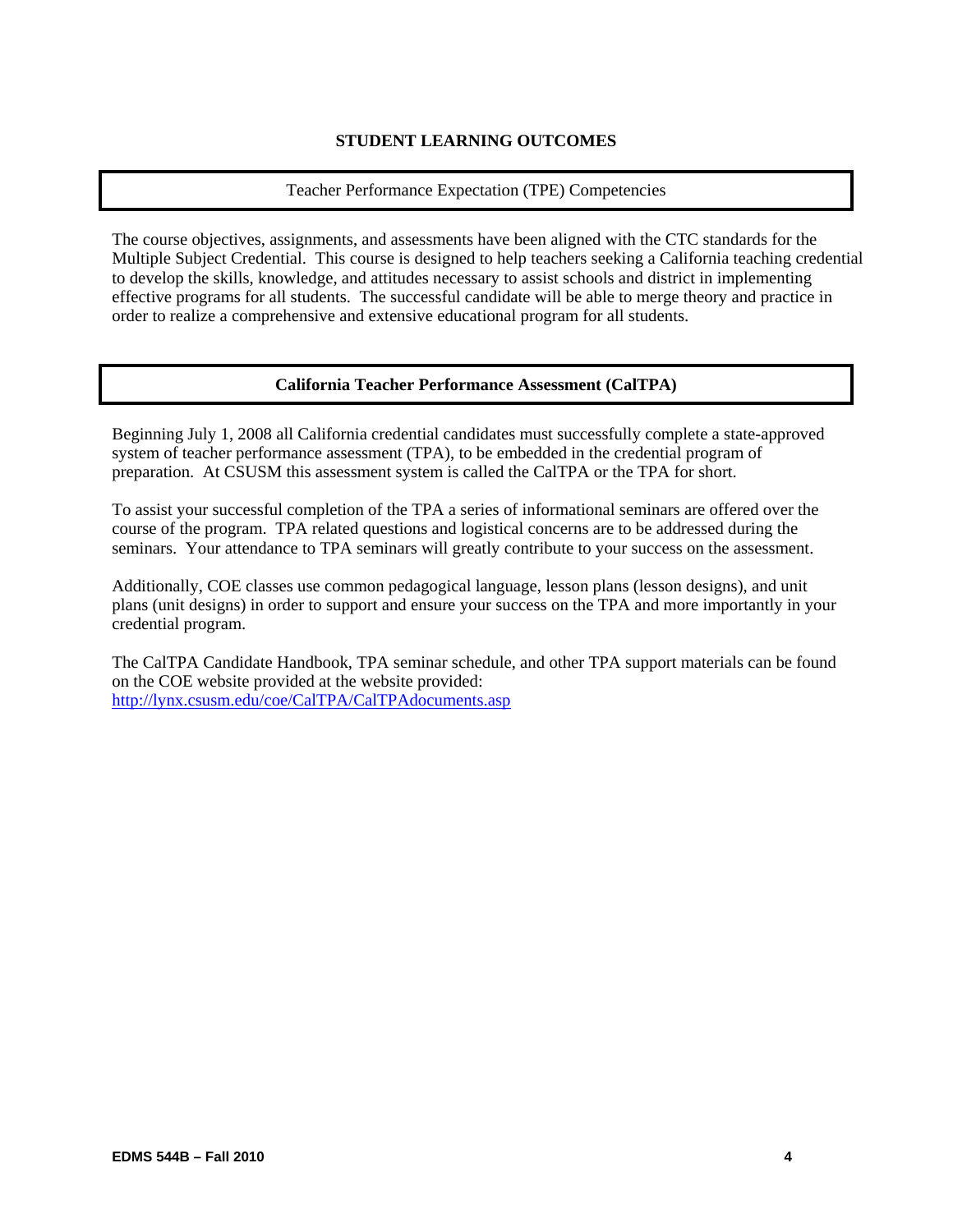*The Anticipated Schedule + detailed instructions for some course assignments will be handed out in class.* 

# *On-line Reading Responses 20 points*

The assigned readings provide an important foundation for your increasing understanding of how to effectively teach social studies. To aid you in remembering the content, and assist you with meaningful class participation, you will be asked to respond online to each of 9 readings. For one of the readings you will also take a leadership role (along with your partner/s). For each reading you will make two online responses of about one paragraph—one response directly to one of the leaders' posted questions and a second response to another student's entry. A point will be given for each of the two weekly entries (2x9=18 points). For the week you become the reading's leader, you will receive an additional two points. Leaders will collaborate to: (1) post questions to frame the discussion, (2) facilitate and encourage discussion, and (3) post a final online commentary to summarize the week's discussion and bring closure to the reading.

# *Finding the Social Studies in You!* **1** bonus point!

Have you ever tried to explain who you are through six social studies disciplines? For this (required) assignment you will reintroduce yourself to our class by creating a self model that physically illustrates aspects of you through the social studies disciplines. You may use photographs, drawings, cut-outs, objects, your imagination, etc. This activity models a way to verbally and visually engage your students - and will demonstrate your understanding of the disciplines. Aim to present for 4-5 minutes.

# **The following three assignments will link together to support a social studies unit plan centered on a Big Idea for your selected grade level (K-6)…**

# *Literature Connection – Lesson Design… a partner assignment 20 points*

A wealth of children's literature exists that strongly supports the state standards for teaching social studies. For this assignment you and your partner/s will select *one book* appropriate for the grade level unit you are developing. You will then dramatically present your book and explain how it can be used to advance children's thinking about key social studies concepts. You will create a handout for your colleagues and design a lesson that incorporates your book. (more details to come)

# *Community Resource / Field Trip Project… a partner assignment 20 points*

In this assignment you and your Literature Connection partner/s will explore and share information about a field trip site in San Diego County. By designing a variety of pre, during, and post-trip teaching activities, as well as higher level thinking questions, you will be able to plan an educational (rather than purely recreational) field trip. (more details to come)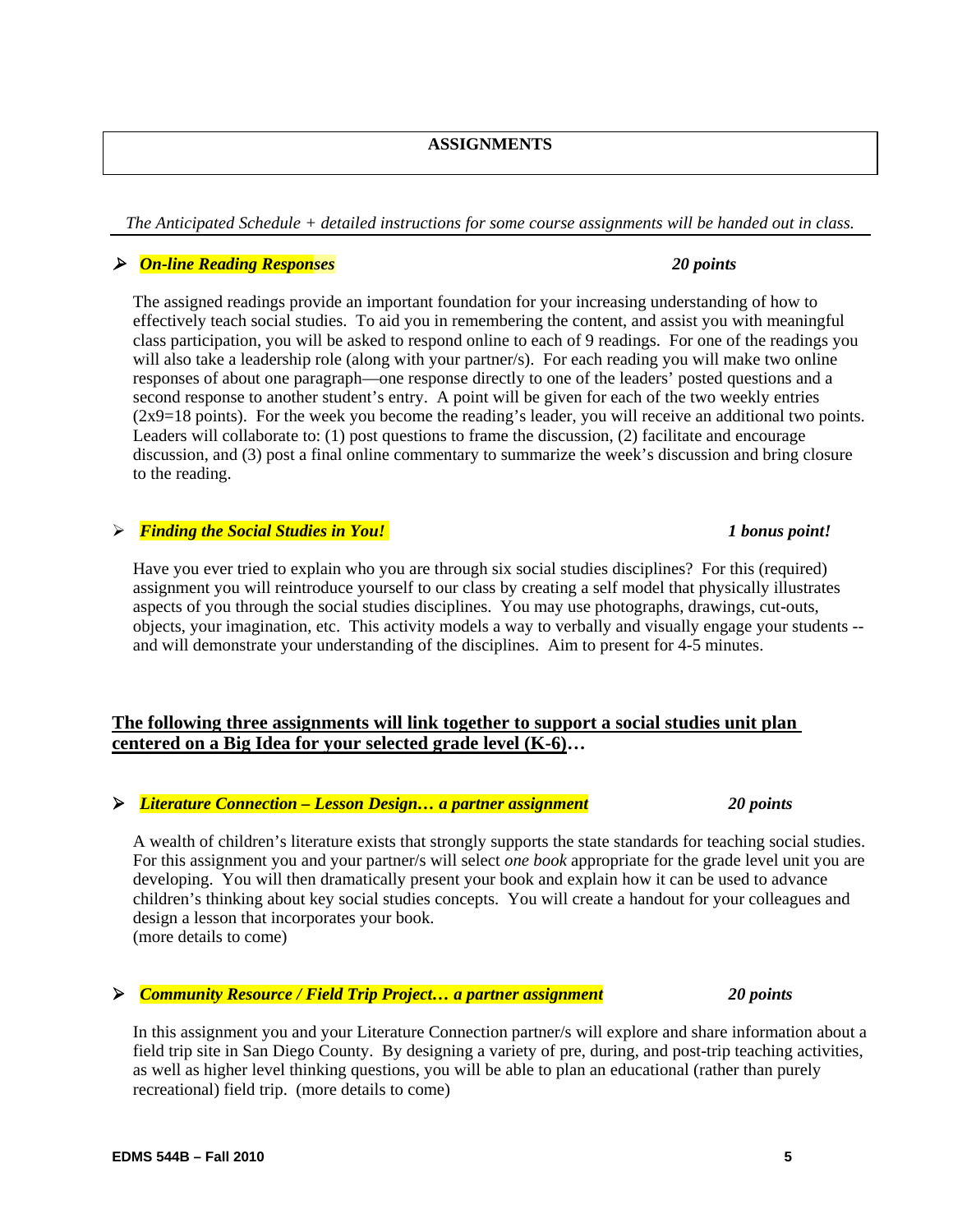### **EDMS 544B – Fall 2010 6**

### *Oral History Project … an individual assignment 20 points*

Collecting oral histories is an exciting way to help children understand that "history" is found all around us and is being continually created. In this project, you will conduct an oral history interview of a person about a topic that relates to your social studies unit.

To support your interview, you will bring to class on the designated day a primary source object (artifact, document, photographs, etc.) of significance to the person/topic of the interview. We will then create a "classroom museum". (more details to come).

### *Mock Interview 10 points*

Imagine you are at a job interview and were just asked: "How will you teach social studies in your classroom?" Knowing how to teach and structure learning in social studies, and then being able to express your understanding, can be two different abilities. In order to help you eloquently articulate the knowledge you gained through this course (and thereby increase your chances of getting hired!), as well as enhance your educational philosophy statement, you will participate in a mock interview.

| <b>ASSIGNMENT</b>                     | <b>POINTS</b> |
|---------------------------------------|---------------|
| Professionalism                       | 10            |
| <b>Reading Responses</b>              | 20            |
| Social Studies in You!                | 1 bonus point |
| Literature Connection – Lesson Design | 20            |
| Community Field Trip                  | 20            |
| <b>Oral History Project</b>           | 20            |
| Mock Interview                        | 10            |
|                                       |               |

**TOTAL:** 100 points

### **Grading Scale:**

Grades will be determined by the total number of points earned (100 points possible):

|  | $A = 94-100$ B+ = 87-89 B- = 80-82 C = 73-76 D = 60-69 |  |
|--|--------------------------------------------------------|--|
|  | $A = 90-93$ B = 83-86 C + = 77-79 C - = 70-72 F = 0-59 |  |

Remember! You must maintain a B average (3.0 GPA) in your teacher education courses to receive a teaching credential from the State of California.

### **Exemplary "A" Students (you!)**

1. Demonstrate serious commitment to their learning, making full use of the learning opportunities available and searching out the implications of their learning for future use.

2. Complete all assignments thoroughly, thoughtfully and timely.

3. Make insightful connections between assignments and their developing overall understanding of social studies concepts; continually question and examine assumptions in a genuine spirit of inquiry.

4. Show high level achievement of course goals.

5. Display a "can do" attitude, give 100%, and work to help others learn too.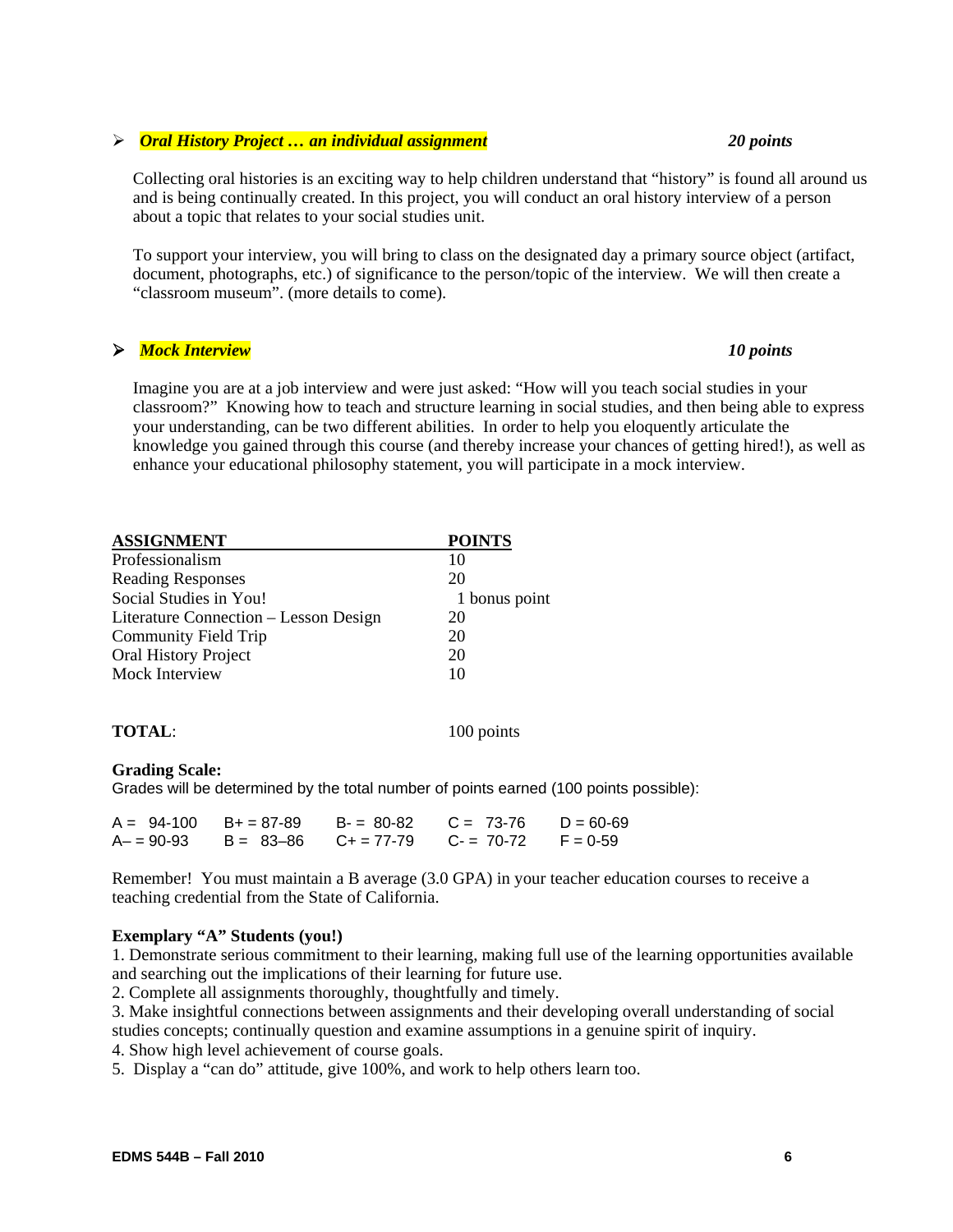### California State University San Marcos COLLEGE OF EDUCATION

### **Mission Statement**

The mission of the College of Education Community is to collaboratively transform public education by preparing thoughtful educators and advancing professional practices. We are committed to diversity, educational equity, and social justice, exemplified through reflective teaching, life-long learning, innovative research, and ongoing service. Our practices demonstrate a commitment to student centered education, diversity, collaboration, professionalism, and shared governance. *(Adopted 11/1997)* 

### **Attendance Policy**

Due to the dynamic and interactive nature of courses in the College of Education, all students are expected to attend all classes and participate actively. At a minimum, students must attend more than 80% of class time, or s/he **may not receive a passing grade** for the course at the discretion of the instructor. Individual instructors may adopt more stringent attendance requirements. Should the student have extenuating circumstances, s/he should contact the instructor as soon as possible. *(Approved: 12/19/97)* 

**For this class, if you are absent one day, regardless of reason, your final grade will be lowered by 1 level (e.g. A lowered to A- or B+ to a B). Late arrivals and early departures will impact your final grade. Absences do not change assignment due dates. One make-up assignment may be completed if an absence occurs to raise the grade up one level.** 

# **University Writing Requirement**

A writing requirement of 2500 words is required in all CSUSM courses. You will achieve a significant writing experience in EDMS 544 through the following assignments: weekly reading journal responses, literature connection, field trip project, oral history project, and various in-class writing prompts as well as the narratives your write for your electronic portfolio.

# **Students with Disabilities Requiring Reasonable Accommodations**

Students must be approved for services by providing appropriate and recent documentation to the Office of Disabled Student Services (DSS) in Craven Hall 5205 and can be contacted by phone at (760) 750- 4905 or TTY (760) 750-4909. Eligible students may contact the instructor during office hours or in a more private setting in order to ensure confidentiality.

# **Authorization to Teach English Learners**

This credential program has been specifically designed to prepare teachers for the diversity of languages often encountered in California public school classrooms. The authorization to teach English learners is met through the infusion of content and experiences within the credential program, as well as additional coursework. Students successfully completing this program receive a credential with authorization to teach English learners. *(Approved by CCTC in SB 2042 Program Standards, August 02* 

### **CSUSM Academic Honesty Policy**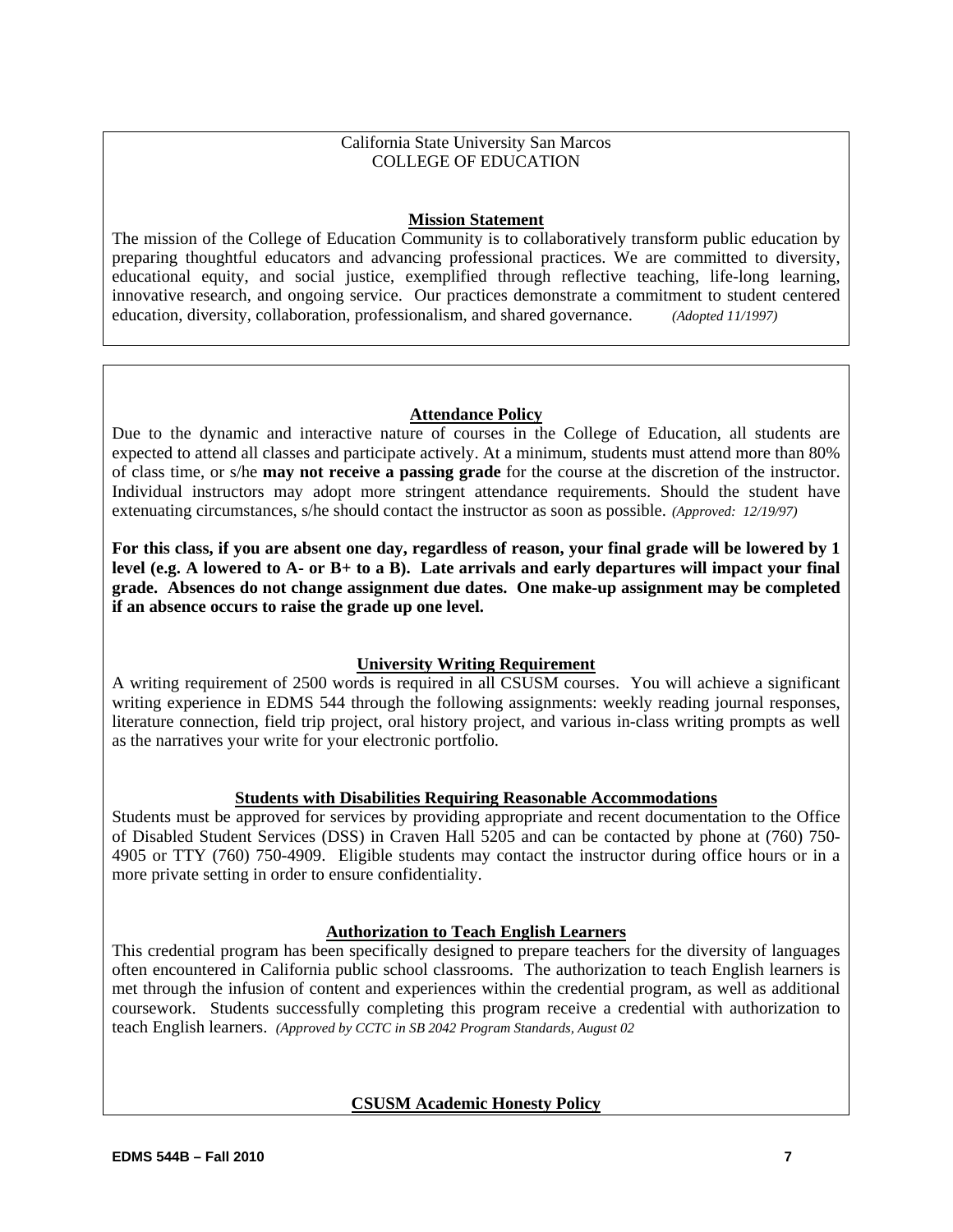"Students will be expected to adhere to standards of academic honesty and integrity, as outlined in the Student academic Honesty Policy. All written work and oral assignments much be original work. All ideas/materials that are borrowed from other sources much have appropriate references to the original sources. Any quoted material should give credit to the source and be punctuated with quotation marks.

Students are responsible for honest completion of their work including examinations. There will be no tolerance for infractions. If you believe there has been an infraction by someone in the class, please bring it to the instructor's attention. The instructor reserves the right to discipline any student for academic dishonesty in accordance with the general rules and regulations of the university. Disciplinary action may include the lowering of grades and/or the assignment of a failing grade for an exam, assignment, or the class as a whole."

Incidents of Academic Dishonesty will be reported to the Dean of Students. Sanctions at the University level may include suspension or expulsion from the University.

### **Plagiarism**

As an educator, it is expected that each student will do his/her own work, and contribute equally to group projects and processes. Plagiarism or cheating is unacceptable under any circumstances. If you are in doubt about whether your work is paraphrased or plagiarized see the Plagiarism Prevention for Students website http://library.csusm.edu/plagiarism/index.html. If there are questions about academic honesty, please consult the University catalog.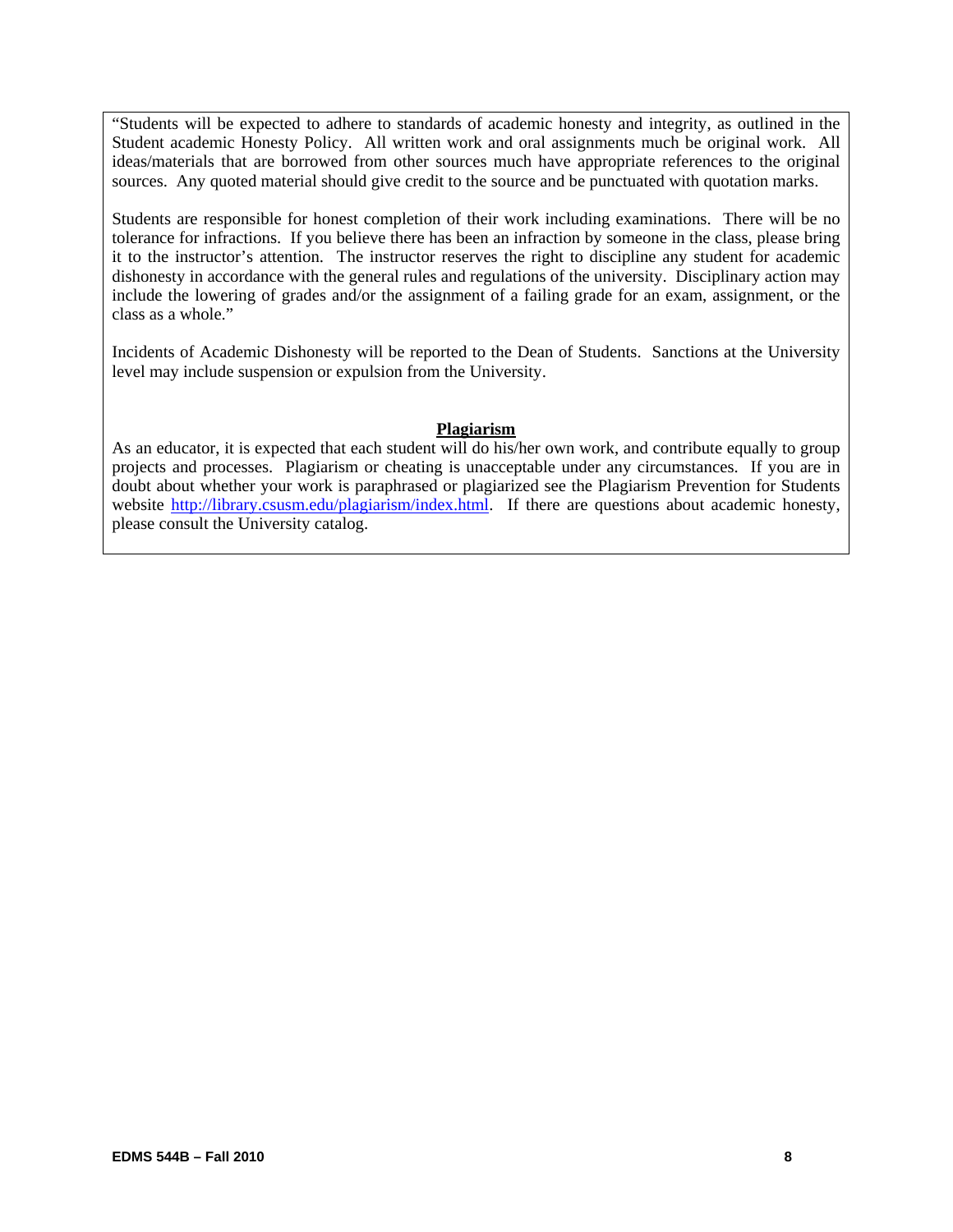# EDMS 544 – LITERATURE CONNECTION

## -- a partner assignment --

Your Literature Connection will serve as one of three sections comprising your social studies unit. For this assignment, you will select a single (fiction or nonfiction) book that addresses the themes, and history/social science standards, that match the same Big Idea for your field trip location and oral history interview. It can be literature that you read to students or that students read by themselves.

When introducing a unit you should think about ways to invite your students into the topic. Many times, a book is a good way to do that. You may want to consult the SCORE website, NCSS Notable Children's Tradebooks (www.social studies.org), or your school librarian for suggestions. **This assignment will include three parts… (1) a "dramatic" presentation, (2) a handout for classmates, (3) a written "content area literacy" lesson plan demonstrating how you will incorporate the book into your instruction.** 

### **REQUIREMENTS**

**(1)** A **20 MINUTE "DRAMATIC/INTERACTIVE" PRESENTATION** "selling" us on why your book is great to use with students. Be sure to consider the following when organizing your presentation:

- $\triangleright$  After reading your book carefully, identify several key themes and select one or two to focus on during your presentation. You can present a mini version of your lesson design, present one of the teaching ideas listed on your handout, or develop some other creative presentation.
- $\triangleright$  You will want to tell enough about the event or character to involve your audience but leave them curious to read the book themselves – so you might not want to give away the ending!
- $\triangleright$  Clearly connect the themes you discuss to social studies content and your unit standards.
- **Include audience involvement and several creative elements, (visual aids, dress-up, edibles) to capture everyone's attention**. The use of Power Point is encouraged to display images and text, or add music. Remember--active learning is best!
- Practice your presentation several times aloud to yourself (or other family, friends, dogs, cats...) in advance to check for timing and smoothness of presentation.
- **Be sure you and your partner/s each contribute equally and actively in the presentation.**
- $\triangleright$  Although you may choose to write out the basics of your presentation, do not read it. Make eye contact with your audience, and change your vocal inflections. If it fits the book, ham it up.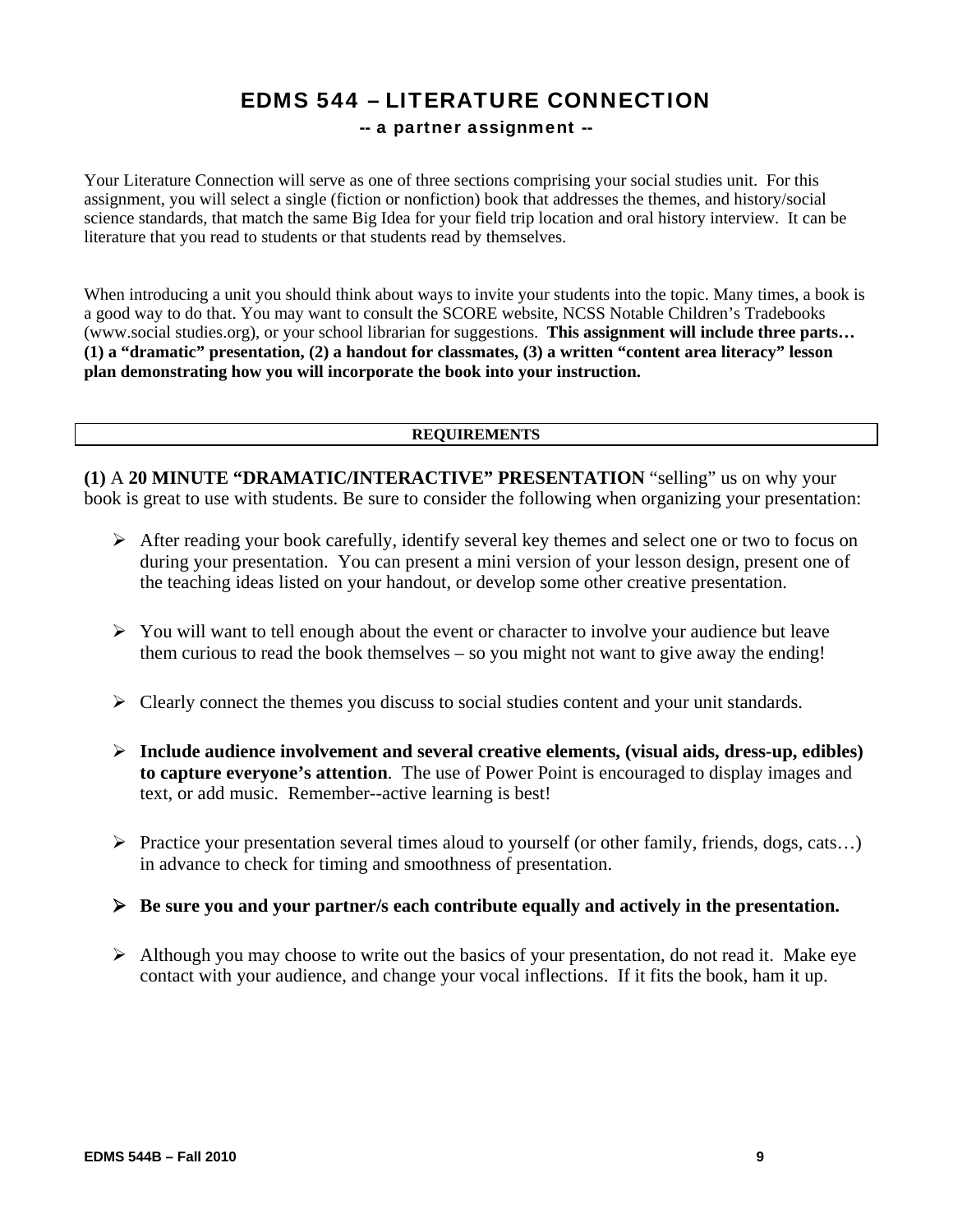**(2)** A **HANDOUT** with key information about your book. This will be emailed to your instructor and your cohort before your presentation, **OR** make enough typed copies of the handout for everyone in our class and distribute on the day of your presentation.

Please use the following format to give us key information about your book. The goal is for everyone to come away with lots of ideas for ways to use social studies literature with students. (*see model – last page*)

# **Your Names and Nick #s**

# **Book Title**

# **Author / Publisher / ISBN# / Date of publication**

**History-Social Science Standard(s) this book supports** 

**Appropriate grade level(s)** 

**Identify fiction or non-fiction** 

**Big Idea / Key Questions** 

# **Full paragraph summarizing book**

# **Brief descriptions of related teaching ideas**

**(3)** A **LESSON DESIGN** for using the book within your unit. One joint copy of the lesson design will be turned in to the instructor along with the partner evaluation page. The lesson design format will be distributed separately.